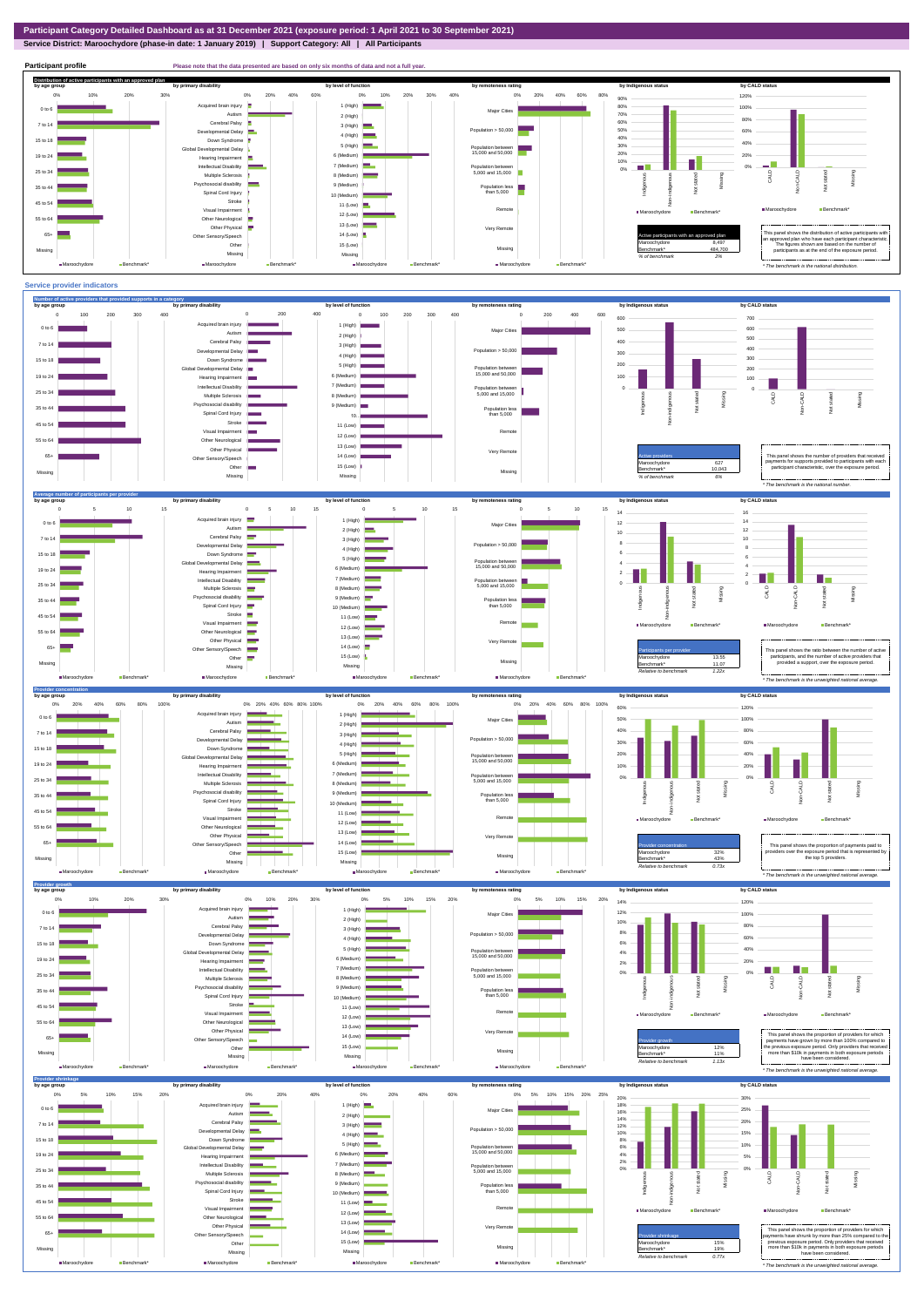## **Service District: Maroochydore (phase-in date: 1 January 2019) | Support Category: All | All Participants**



|                                | Active participants with |                         | <b>Participants</b> | Provider      | Provider         | Provider  | <b>Total plan</b> |                                  |                | Outcomes indicator on | Has the NDIS helped with |
|--------------------------------|--------------------------|-------------------------|---------------------|---------------|------------------|-----------|-------------------|----------------------------------|----------------|-----------------------|--------------------------|
| <b>Support category</b>        | approved plans           | <b>Active providers</b> | per provider        | concentration | arowth           | shrinkage | budgets (\$m)     | Payments (\$m)                   | Utilisation    | choice and control    | choice and control?      |
|                                |                          |                         |                     |               |                  |           |                   |                                  |                |                       |                          |
| Core                           |                          |                         |                     |               |                  |           |                   |                                  |                |                       |                          |
| Consumables                    | 7.783                    | 198                     | 39.3                | 63%           | 6%               | 19%       | 7.8               | 5.4                              | 69%            | 54%                   | 86%                      |
| <b>Daily Activities</b>        | 5.290                    | 245                     | 21.6                | 43%           | 9%               | 16%       | 145.4             | 120.2                            | 83%            | 53%                   | 87%                      |
| Community                      | 5.440                    | 200                     | 27.2                | 62%           | 13%              | 11%       | 73.3              | 55.2                             | 75%            | 52%                   | 87%                      |
| Transport                      | 3.407                    | 82                      | 41.5                | 59%           | 0%               | 25%       | 5.0               | 4.8                              | 97%            | 49%<br>-------        | 87%                      |
| Core total                     | 8.350                    | 348                     | 24.0                | 48%           | 9%               | 16%       | 231.5             | 185.6                            | 80%            | 54%                   | 86%                      |
|                                |                          |                         |                     |               |                  |           |                   |                                  |                |                       |                          |
| <b>Capacity Building</b>       |                          |                         |                     |               |                  |           |                   |                                  |                |                       |                          |
| <b>Choice and Control</b>      | 5.410                    | 164                     | 33.0                | 66%           | 3%               | 3%        | 3.9               | 3.9                              | 99%            | 52%                   | 86%                      |
| <b>Daily Activities</b>        | 8.442                    | 278                     | 30.4                | 64%           | 9%               | 9%        | 56.3              | 36.2<br><b>Contract Contract</b> | 64%            | 54%                   | 86%                      |
| Employment                     | 247                      | 29                      | 8.5                 | 72%           | 8%               | 46%       | 1.6               | 0.8                              | 52%            | 41%                   | 81%                      |
| Relationships                  | 463                      | 62                      | 7.5                 | 70%           | 27%              | 7%        | 3.1               | 1.6                              | 51%            | 16%                   | 80%                      |
| Social and Civic               | 1,338<br><b>Contract</b> | 68                      | 19.7                | 72%           | 16%              | 16%       | 4.1               | 2.1                              | 50%            | 49%                   | 84%                      |
| <b>Support Coordination</b>    | 3.316                    | 221<br>-----------      | 15.0<br>---------   | 43%<br>       | 13%<br>--------- | 8%<br>    | 8.0               | 6.1<br>-----------               | 76%<br>        | 48%<br>---------      | 85%<br>---------         |
| <b>Capacity Building total</b> | 8.482                    | 433                     | 19.6                | 55%           | 13%              | 8%        | 78.4              | 51.5                             | 66%            | 54%                   | 86%                      |
| Capital                        |                          |                         |                     |               |                  |           |                   |                                  |                |                       |                          |
|                                | <b>Contract Contract</b> |                         |                     |               |                  |           | 10.3              |                                  |                |                       |                          |
| Assistive Technology           | 1.978                    | 148                     | 13.4                | 47%           | 19%              | 26%       |                   | 6.7                              | 65%            | 63%                   | 89%                      |
| Home Modifications             | 503                      | 43<br>-----             | 11.7<br>-------     | 75%           | 24%              | 29%<br>   | 2.7<br>           | 2.0                              | 75%<br>------- | 52%<br>------         | 91%                      |
| <b>Capital total</b>           | 2.124                    | 165                     | 12.9                | 39%           | 21%              | 24%       | 13.0              | 8.7                              | 67%            | 60%                   | 89%                      |
| Missina                        |                          | $\mathbf{0}$            | 0.0                 | 0%            | 0%               | 0%        | 0.0               | 0.0                              | 0%             | 0%                    | 0%                       |
| All support categories         | 8.497                    | 627                     | 13.6                | 47%           | 12%              | 15%       | 322.8             | 245.8                            | 76%            | 54%                   | 86%                      |

Note: Only the major support categories are shown.<br>Note: Capacity Building total individual Wellbeing, Home Living and Lifelong Learning although these support categories are not shown.<br>Note: A utilisation rate may be abov

| Indicator definitions                                                                                                                               |                                                                                                                                                                                                                                                                                                                                                                                                                                                                                                                                                                                                                                                                                                                                                                                                                 |
|-----------------------------------------------------------------------------------------------------------------------------------------------------|-----------------------------------------------------------------------------------------------------------------------------------------------------------------------------------------------------------------------------------------------------------------------------------------------------------------------------------------------------------------------------------------------------------------------------------------------------------------------------------------------------------------------------------------------------------------------------------------------------------------------------------------------------------------------------------------------------------------------------------------------------------------------------------------------------------------|
| Active participants with approved plans                                                                                                             | Number of active participants who have an approved plan and reside in the service district / have supports relating to the support category in their plan.                                                                                                                                                                                                                                                                                                                                                                                                                                                                                                                                                                                                                                                      |
| <b>Active providers</b><br><b>Participants per provider</b><br><b>Provider concentration</b><br><b>Provider growth</b><br><b>Provider shrinkage</b> | Number of providers that received payments for supports provided to participants within the service district / support category, over the exposure period,<br>Ratio between the number of active participants and the number of active providers.<br>Proportion of provider payments over the exposure period that were paid to the top 10 providers.<br>Proportion of providers for which payments have grown by more than 100% compared to the previous exposure period. Only providers that received more than \$10k in payments in both exposure periods have been considered.<br>Proportion of providers for which payments have shrunk by more than 25% compared to the previous exposure period. Only providers that received more than \$10k in payments in both exposure periods have been considered. |
| <b>Total plan budgets</b><br>Payments<br><b>Utilisation</b>                                                                                         | Value of supports committed in participant plans for the exposure period.<br>Value of all payments over the exposure period, including payments to providers, payments to participants, and off-system payments (in-kind and Younger People In Residential Aged Care (YPIRAC)).<br>Ratio between payments and total plan budgets.                                                                                                                                                                                                                                                                                                                                                                                                                                                                               |
| Outcomes indicator on choice and control<br>Has the NDIS helped with choice and control?                                                            | Proportion of participants who reported in their most recent outcomes survey that they choose who supports them.<br>Proportion of participants who reported in their most recent outcomes survey that the NDIS has helped with choice and control.                                                                                                                                                                                                                                                                                                                                                                                                                                                                                                                                                              |
|                                                                                                                                                     | The green dots indicate the top 10 percentile of service districts / support categories when ranked by performance against benchmark for the given metric. In other words, performing relatively well under the given metric.<br>The red dots indicate the bottom 10 percentile of service districts / support categories when ranked by performance against benchmark for the given metric. In other words, performing relatively poorly under the given metri                                                                                                                                                                                                                                                                                                                                                 |
|                                                                                                                                                     | Note: A higher score is considered to be 'good' performance under some metrics. For example, a high utilisation rate is a sign of a functioning market where participants have access to the supports they need.<br>For other metrics, a lower score is considered to be 'good' performance. For example, a low provider concentration is a sign of a competitive market.                                                                                                                                                                                                                                                                                                                                                                                                                                       |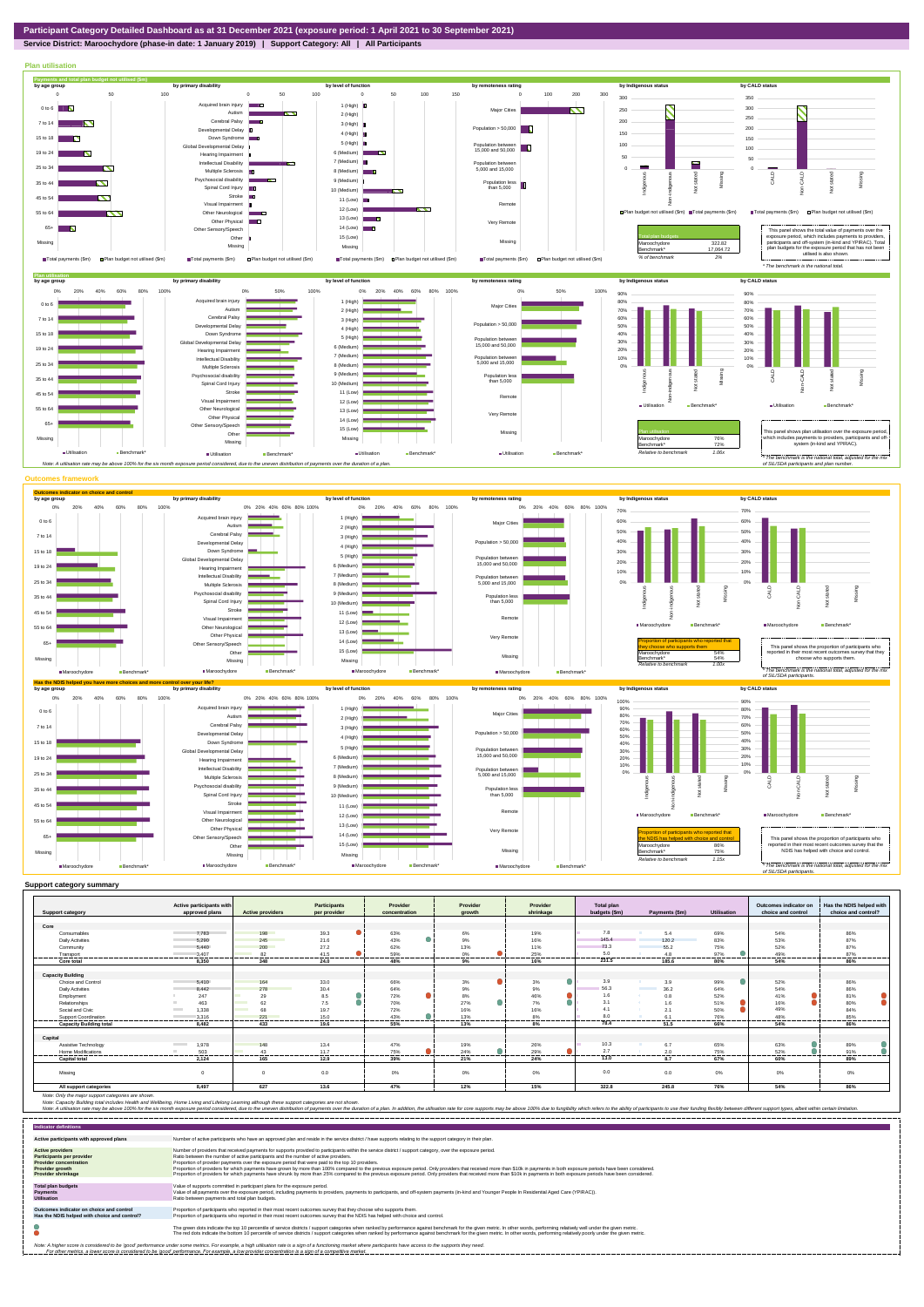**Service District: Maroochydore (phase-in date: 1 January 2019) | Support Category: All | Participants Receiving SIL/SDA**





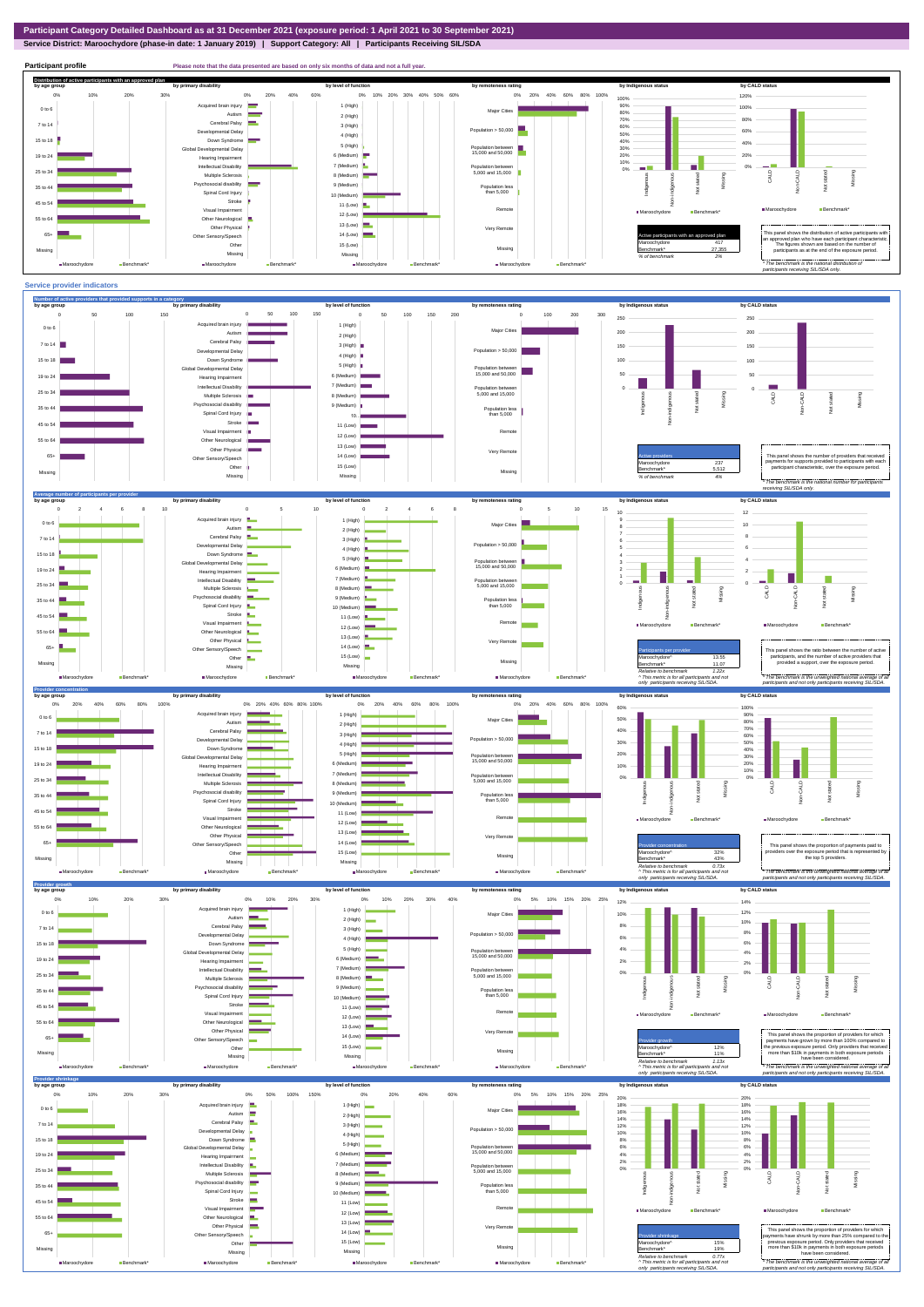

**Service District: Maroochydore (phase-in date: 1 January 2019) | Support Category: All | Participants Receiving SIL/SDA**



| <b>Support category</b>        | Active participants with<br>approved plans | <b>Active providers</b>      | <b>Participants</b><br>per provider | Provider<br>concentration | Provider<br>arowth | Provider<br>shrinkage | <b>Total plan</b><br>budgets (\$m) | Payments (\$m) | <b>Utilisation</b> | Outcomes indicator on<br>choice and control | Has the NDIS helped with<br>choice and control? |
|--------------------------------|--------------------------------------------|------------------------------|-------------------------------------|---------------------------|--------------------|-----------------------|------------------------------------|----------------|--------------------|---------------------------------------------|-------------------------------------------------|
| Core                           |                                            |                              |                                     |                           |                    |                       |                                    |                |                    |                                             |                                                 |
| Consumables                    | 389<br><b>Contract Contract</b>            | 61                           | 6.4                                 | 72%                       | ۰<br>$0\%$         | $0\%$                 | 0.7                                | 0.5            | 69%                | 15%                                         | 90%                                             |
| Daily Activities               | 417                                        | 103                          | 4.0                                 | e.<br>48%                 | 14%                | 24%                   | 52.1                               | 49.4           | 95%                | 16%                                         | 91%                                             |
| Community                      | 407                                        | 89<br><b>Service Service</b> | 4.6                                 | 63%                       | 5%                 | 16%                   | 13.5                               | 10.7           | 79%                | 17%                                         | 91%                                             |
| Transport                      | 404                                        | 41                           | 9.9                                 | 68%                       | 0%                 | 33%                   | 0.5                                | 0.4            | 70%                | 15%                                         | 91%                                             |
| <br>Core total                 | -----------------<br>417                   | ---------------------<br>144 | .<br>2.9                            | .<br>43%                  | .<br>7%            | ---------<br>15%      | <br>67.0                           | .<br>61.0      | .<br>91%           | ---------<br>16%                            | ----------<br>91%                               |
|                                |                                            |                              |                                     |                           |                    |                       |                                    |                |                    |                                             |                                                 |
| <b>Capacity Building</b>       |                                            |                              |                                     |                           |                    |                       |                                    |                |                    |                                             |                                                 |
| Choice and Control             | 368                                        | 55                           | 6.7                                 | 73%                       | 0%                 | 0%                    | 0.3                                | 0.3            | 100%               | 18%                                         | 91%                                             |
| Daily Activities               | 414                                        | 82<br><b>Service Service</b> | 5.0                                 | 65%                       | 0%                 | 31%                   | 2.8                                | 1.9            | 68%                | 17%                                         | 91%                                             |
| Employment                     | 13                                         |                              | 1.4                                 | Δ.<br>100%                | 0%                 | 0%                    | 0.1                                | 0.1            | 66%                | 15%                                         | 83%                                             |
| Relationships                  | 145                                        | 29                           | 5.0                                 | 81%                       | 25%                | 0%                    | 1.3                                | 0.8            | 62%                | 11%                                         | 86%                                             |
| Social and Civic               | 13                                         | 11                           | 1.2                                 | 99%                       | 0%                 | 0%                    | 0.1                                | 0.1            | 79%                | 23%                                         | 91%                                             |
| <b>Support Coordination</b>    | 414                                        | 85                           | 4.9                                 | 56%                       | 0%                 | 14%                   | 1.3                                | 1.2            | 91%                | 17%                                         | 91%                                             |
| <b>Capacity Building total</b> | ------<br>417                              | 159                          | <br>2.6                             | 48%                       | ------<br>6%       | <br>15%               | 6.0                                | ------<br>4.4  | <br>74%            | ------<br>16%                               | 91%                                             |
|                                |                                            |                              |                                     |                           |                    |                       |                                    |                |                    |                                             |                                                 |
| Capital                        |                                            |                              |                                     |                           |                    |                       |                                    |                |                    |                                             |                                                 |
| Assistive Technology           | 150                                        | 38                           | 3.9                                 | 80%                       | 17%                | 50%                   | 0.9                                | 0.5            | 53%                | 17%                                         | 96%                                             |
| Home Modifications             | 134<br><b>Contract Contract</b><br>.       | 14<br>.                      | 9.6<br><b>STATISTICS</b>            | 98%<br>.                  | ◠<br>33%           | 17%                   | 1.2                                | 0.8<br>.       | 68%<br>-----       | 20%                                         | 94%                                             |
| <b>Capital total</b>           | 215                                        | 51                           | 4.2                                 | 77%                       | 25%                | 33%                   | 2.1                                | 1.3            | 61%                | 16%                                         | 95%                                             |
| Missing                        | $\Omega$                                   | $\Omega$                     | 0.0                                 | 0%                        | 0%                 | 0%                    | 0.0                                | 0.0            | $0\%$              | 0%                                          | 0%                                              |
| All support categories         | 417                                        | 237                          | 1.8                                 | 42%                       | 10%                | 15%                   | 75.0                               | 66.7           | 89%                | 16%                                         | 91%                                             |

Note: Only the major support categories are shown.<br>Note: Capacity Building total individual Wellbeing, Home Living and Lifelong Learning although these support categories are not shown.<br>Note: A utilisation rate may be abov

| <b>Indicator definitions</b>                                                                                                                        |                                                                                                                                                                                                                                                                                                                                                                                                                                                                                                                                                                                                                                                                                                                                                                                                                 |
|-----------------------------------------------------------------------------------------------------------------------------------------------------|-----------------------------------------------------------------------------------------------------------------------------------------------------------------------------------------------------------------------------------------------------------------------------------------------------------------------------------------------------------------------------------------------------------------------------------------------------------------------------------------------------------------------------------------------------------------------------------------------------------------------------------------------------------------------------------------------------------------------------------------------------------------------------------------------------------------|
| Active participants with approved plans                                                                                                             | Number of active participants who have an approved plan and reside in the service district / have supports relating to the support category in their plan.                                                                                                                                                                                                                                                                                                                                                                                                                                                                                                                                                                                                                                                      |
| <b>Active providers</b><br><b>Participants per provider</b><br><b>Provider concentration</b><br><b>Provider growth</b><br><b>Provider shrinkage</b> | Number of providers that received payments for supports provided to participants within the service district / support category, over the exposure period.<br>Ratio between the number of active participants and the number of active providers.<br>Proportion of provider payments over the exposure period that were paid to the top 10 providers.<br>Proportion of providers for which payments have grown by more than 100% compared to the previous exposure period. Only providers that received more than \$10k in payments in both exposure periods have been considered.<br>Proportion of providers for which payments have shrunk by more than 25% compared to the previous exposure period. Only providers that received more than \$10k in payments in both exposure periods have been considered. |
| <b>Total plan budgets</b><br><b>Payments</b><br><b>Utilisation</b>                                                                                  | Value of supports committed in participant plans for the exposure period.<br>Value of all payments over the exposure period, including payments to providers, payments to participants, and off-system payments (in-kind and Younger People In Residential Aged Care (YPIRAC)).<br>Ratio between payments and total plan budgets.                                                                                                                                                                                                                                                                                                                                                                                                                                                                               |
| Outcomes indicator on choice and control<br>Has the NDIS helped with choice and control?                                                            | Proportion of participants who reported in their most recent outcomes survey that they choose who supports them.<br>Proportion of participants who reported in their most recent outcomes survey that the NDIS has helped with choice and control.                                                                                                                                                                                                                                                                                                                                                                                                                                                                                                                                                              |
|                                                                                                                                                     | The green dots indicate the top 10 percentile of service districts / support categories when ranked by performance against benchmark for the given metric. In other words, performing relatively well under the given metric.<br>The red dots indicate the bottom 10 percentile of service districts / support categories when ranked by performance against benchmark for the given metric. In other words, performing relatively poorly under the given metri                                                                                                                                                                                                                                                                                                                                                 |
|                                                                                                                                                     | Note: A higher score is considered to be 'good' performance under some metrics. For example, a high utilisation rate is a sign of a functioning market where participants have access to the supports they need.<br>For other metrics, a lower score is considered to be 'good' performance. For example, a low provider concentration is a sign of a competitive market.                                                                                                                                                                                                                                                                                                                                                                                                                                       |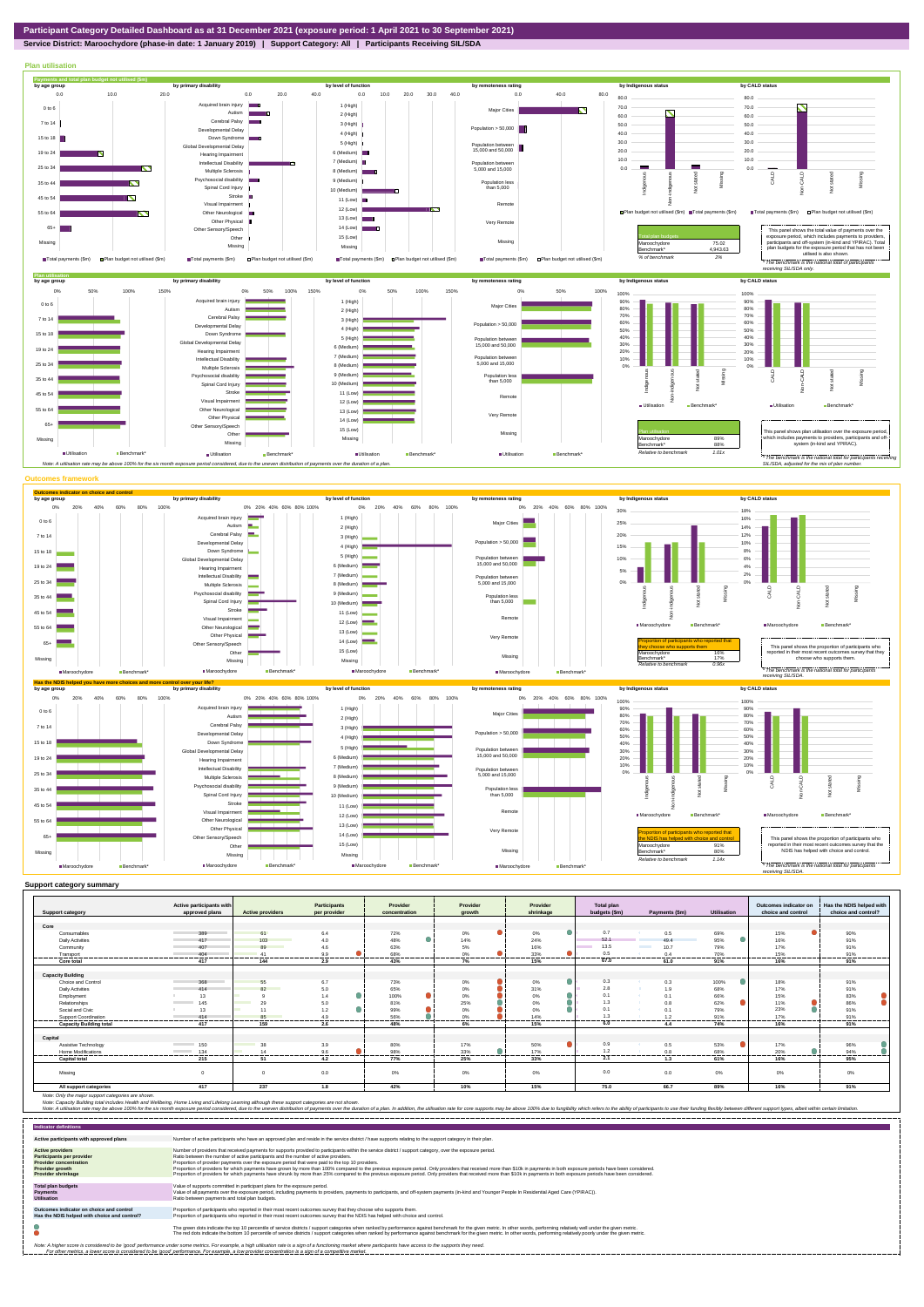## **Service District: Maroochydore (phase-in date: 1 January 2019) | Support Category: All | Participants Not Receiving SIL/SDA**